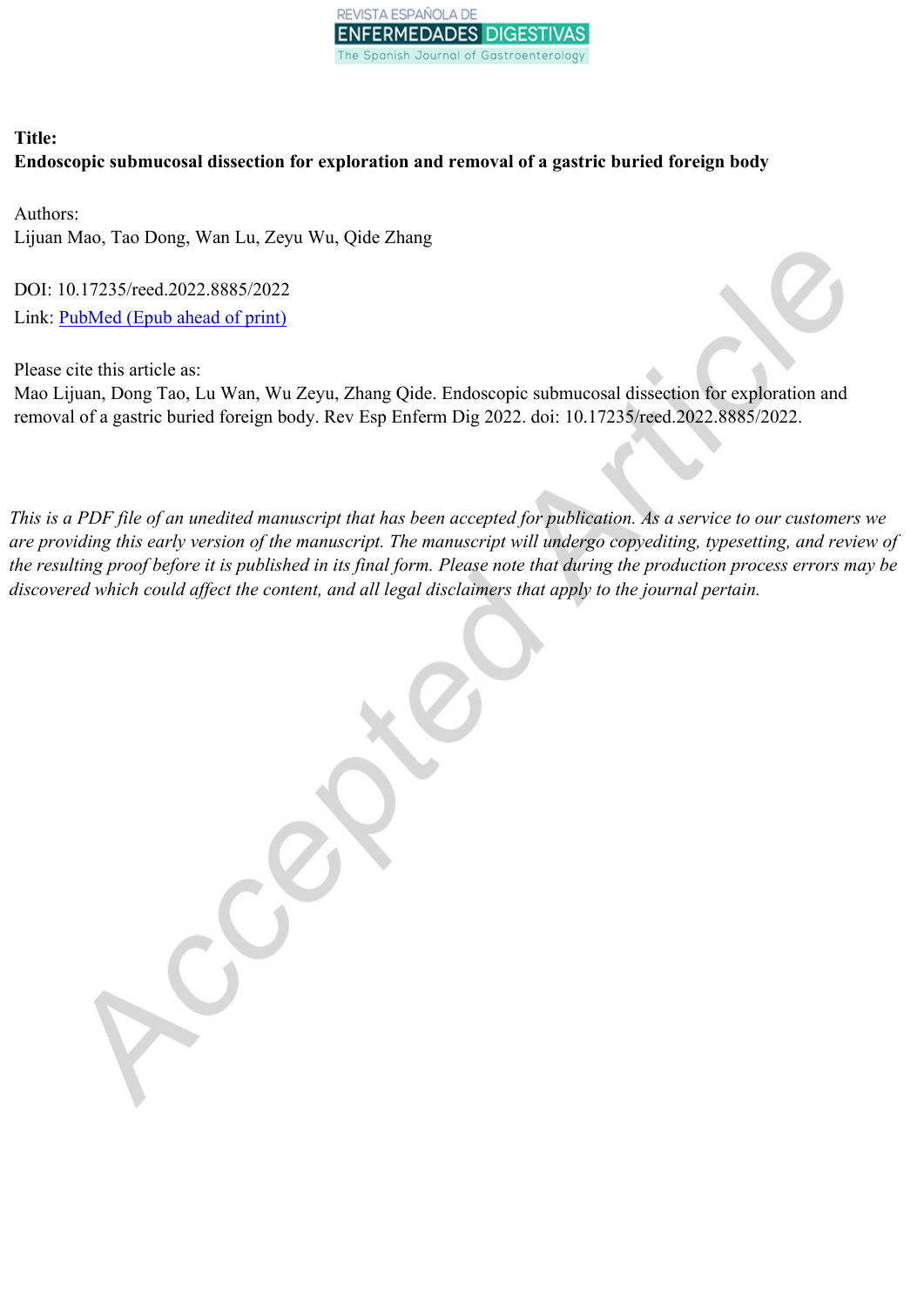

**Endoscopic submucosal dissection for exploration and removal of a gastric buried foreign body**

Lijuan Mao<sup>#</sup>, Tao Dong<sup>#</sup>, Wan Lu, Zeyu Wu, Qide Zhang\*

Digestive Endoscopy Center, Affiliated Hospital of Nanjing University of Chinese Medicine (Jiangsu Province Hospital of Chinese Medicine), Nanjing, China.

# Lijuan Mao and Tao Dong contributed equally to this work.

\***Correspondence**: qidezh@163.com

**Keywords:** Foreign body. Endoscopic submucosal dissection. Endoscopy. Surgery. Treatment.

### Dear Editor,

Foreign body (FB) fully embedded in the gastrointestinal tissue forming a buried FB is rare, characterized by deceiving endoscopic appearances, e.g., erosion, ulceration, or subepithelial lesion. Conventional endoscopic removal is challenging in this circumstance under which surgery is usually indicated. We reported a gastric buried FB that treated via endoscopic submucosal dissection.

## **Case report**

A 64-year-old woman was referred to our center with intermittent abdominal pain for 4 days. At a primary hospital, computed tomography (CT) demonstrated a gastric foreign body (FB), while esophagogastroduodenoscopy (EGD) was negative. On admission, physical examination was unremarkable. CT re-examination depicted a linear object in the gastric antrum (Fig. 1A). EGD showed a gastric ulcer (Fig. 1B) but could not find any FBs. Assuming that FB had migrated inside the gastric wall, endoscopic ultrasound (EUS) was performed, which revealed a striped hyperechoic structure indicative of a gastric buried FB. As the patient was stable without the sign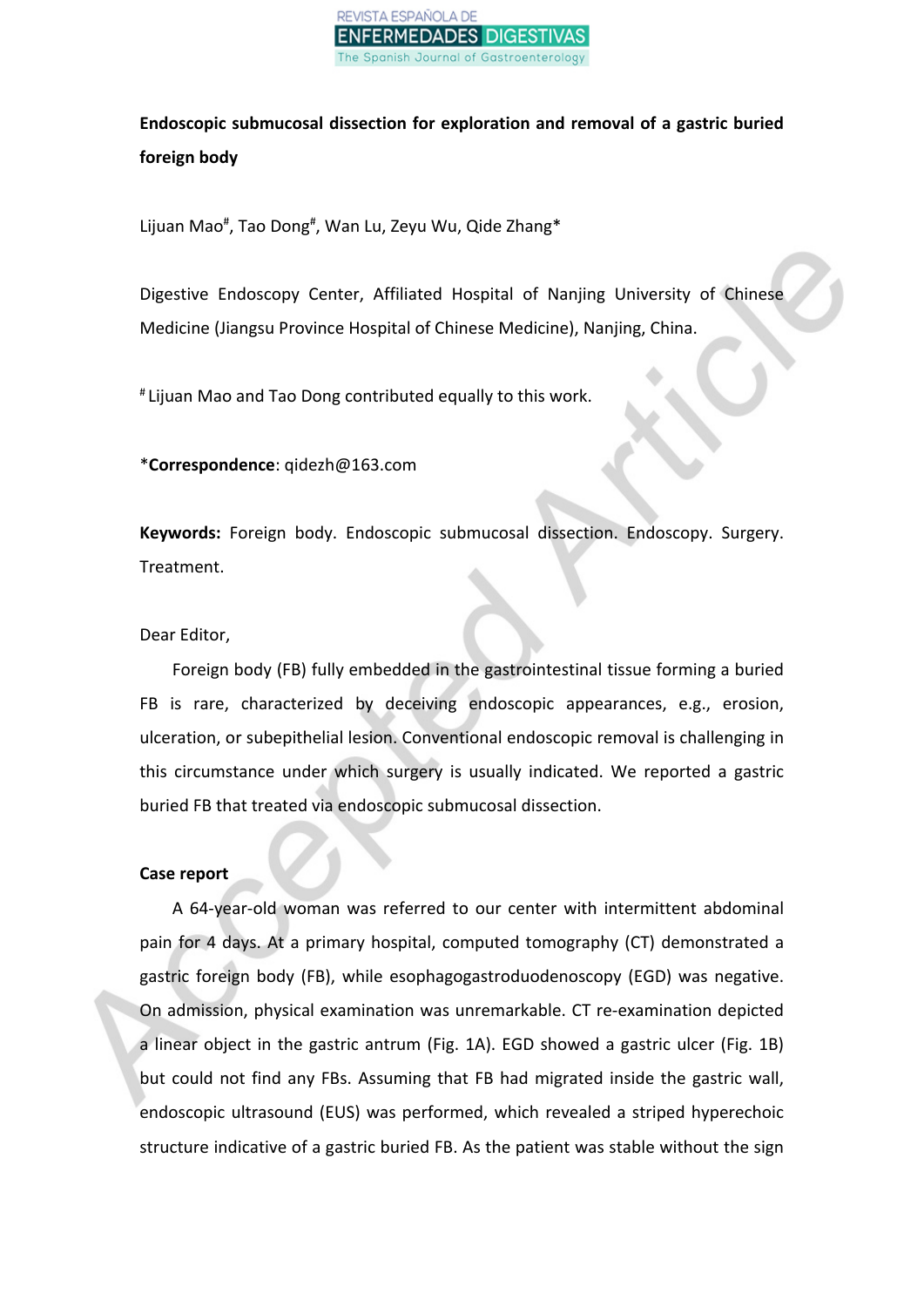

of perforation, we attempted endoscopic submucosal dissection (ESD) instead of primary surgery. Following nearly complete dissection, a whitish fishbone-liked object was noticed (Fig. 1C-D). It was retrieved with a forceps (Fig. 1E) and demonstrated as a sharp bone (Fig. 1F). No significant perforation was observed with a meticulous inspection of the post-ESD wound. The mucosal defect was closed with endo-clips. With fasting and parenteral nutrition, the patient resumed a liquid diet on postoperative day 3 and was discharged smoothly.

#### **Discussion**

FB fully embedded in the gastrointestinal tissue forming a buried FB is rare, characterized by deceiving endoscopic appearances, e.g., erosion, ulceration, or subepithelial lesion, making conventional endoscopic identification and removal challenging (1). CT and EUS could provide helpful information in its differential diagnosis (2). Surgery is regarded as the last option for complicated FBs (3), while for a buried FB, our case illustrated the feasibility of ESD, a well-established endoscopic resection technique for its removal.

#### **References:**

[1] Watanabe Y, Ukiyama E, Abe N, et al. Extraction of buried and covered foreign body in esophagus using endoscopic submucosal dissection devices. Pediatr Int 2020,62(3):401-402.

[2] Dong T, Tao Y, Wu R, et al. Endoscopy-negative esophageal foreign body - The role of computed tomography. Rev Esp Enferm Dig 2022, Publish Ahead of Print. [3] Birk M, Bauerfeind P, Deprez PH, et al. Removal of foreign bodies in the upper gastrointestinal tract in adults: European Society of Gastrointestinal Endoscopy (ESGE) Clinical Guideline. Endoscopy 2016,48(5):489-96.